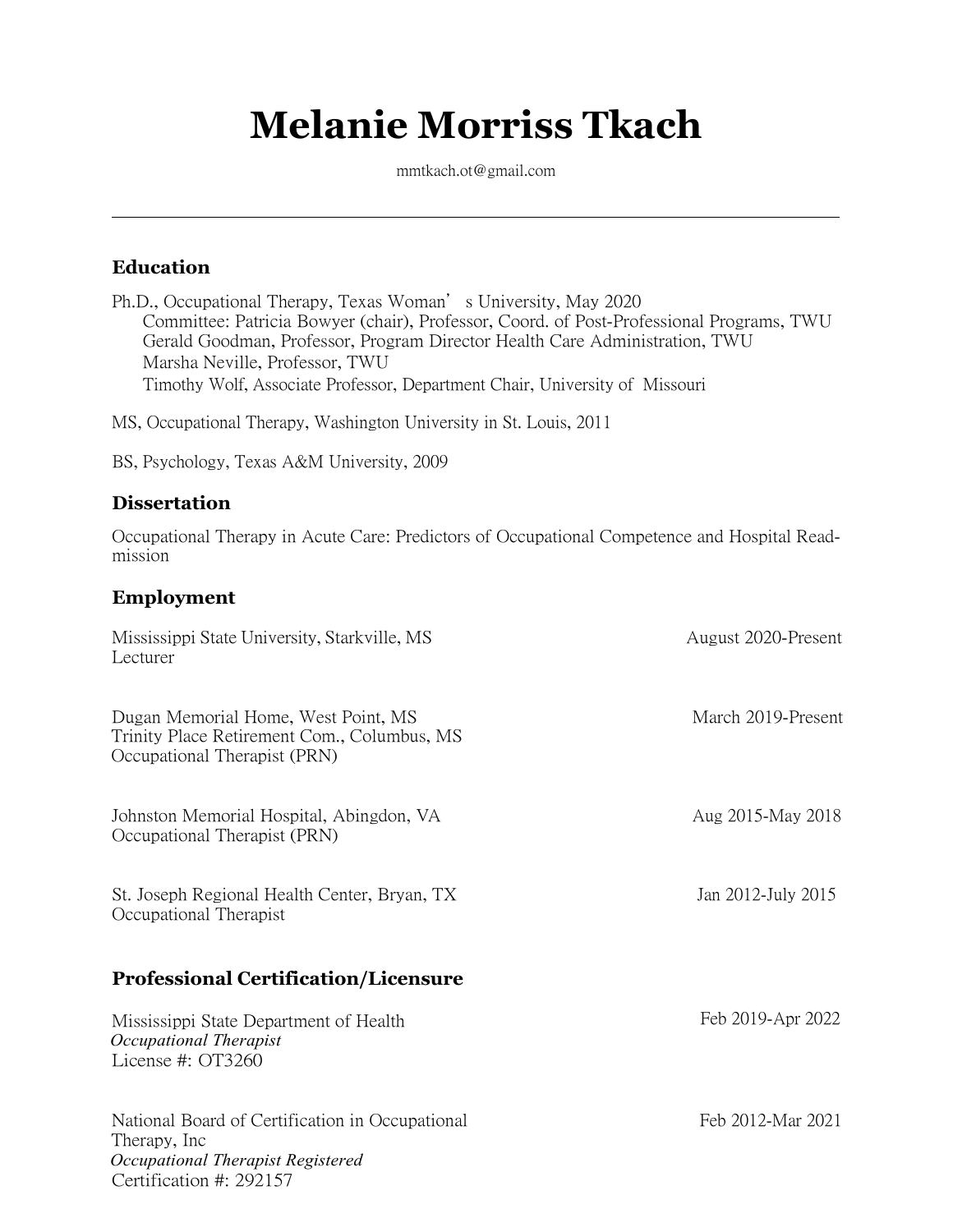### **Grant Funding**

Jean A. Spencer Research Award, Texas Woman's University, Sept 2018-Aug 2019 *Co-Principal Investigator* Project: Occupational Therapy in Acute Care: Predictors of Occupational Competence and Hospital Readmission ( \$3,125)

# **Service to the Profession**

American Occupational Therapy Association *Reviewer for Annual Conference Proposals*, June 2020-Present *Member*, Aug 2009-Present

### **Peer Reviewed Publications**

Bowyer, P.,Munoz, L., Tiongco,C.G., Moore, CC, & **Tkach,M.M.**(*forthcoming*). Occupational Therapy, Cancer, and Occupation-Centred Practice: Impact of Training in the Model of Human Occupation. *Australian Journal of Occupational Therapy*.

**Tkach, M.M.**, & Bowyer, P. (2020). Evaluating model of human occupation literature with the NIH behavior change consortium five-part treatment fidelity framework and its treatment fidelity checklist. SAGE *Research Methods Medicine & Health Cases*. doi:10.4135/9781529744071.

Bowyer, P., Munoz, L., **Tkach, M.M.**, Moore, C.C., & Tiongco, C.G. (2019). The Long-Term Impact of Model of Human Occupation Training on Therapeutic Reasoning in Cancer Rehabilitation. *Journal of Allied Health*, 48(3), 188-193.

Bowyer, P., & **Tkach, M.M.** (2019). Treatment fidelity in model of human occupation re- search. *The British Journal of Occupational Therapy*, 82(5), 263-271. [https://doi.org/10.1177/](https://doi.org/10.1177/0308022618803858) [0308022618803858](https://doi.org/10.1177/0308022618803858)

Bowyer, P. Moore, C.C., Tiongco, C.G., **Tkach, M.M.**, & Thom, C. (2017). Perspectives of occupational therapists on the challenges of early intervention practice: A descriptive study. *Journal of Occupational Therapy, Schools, & Early Intervention*, 10(1), 18-26.

### **Presentations at Professional Meetings**

**Tkach, M.M.** (2019, April). Treatment fidelity in occupational therapy research: Implications for evidence-based practice. Poster presentation to be presented at the American Occupational Therapy Association Annual Conference, New Orleans, LA.

Bowyer, P., Munoz, L., Tiongco, C.G., & **Tkach, M.M.** (2018, May). Impact of model of human occupation training on the therapeutic reasoning skills of occupational therapists in cancer rehabilitation. Poster presentation at the World Federation of Occupational Therapy Congress, Cape Town, South Africa.

**Tkach, M. M.** (2017, October). Acute occupational therapy: A return to occupation-focused practice. Poster presentation at The Model of Human Occupation Institute, Houston, TX.